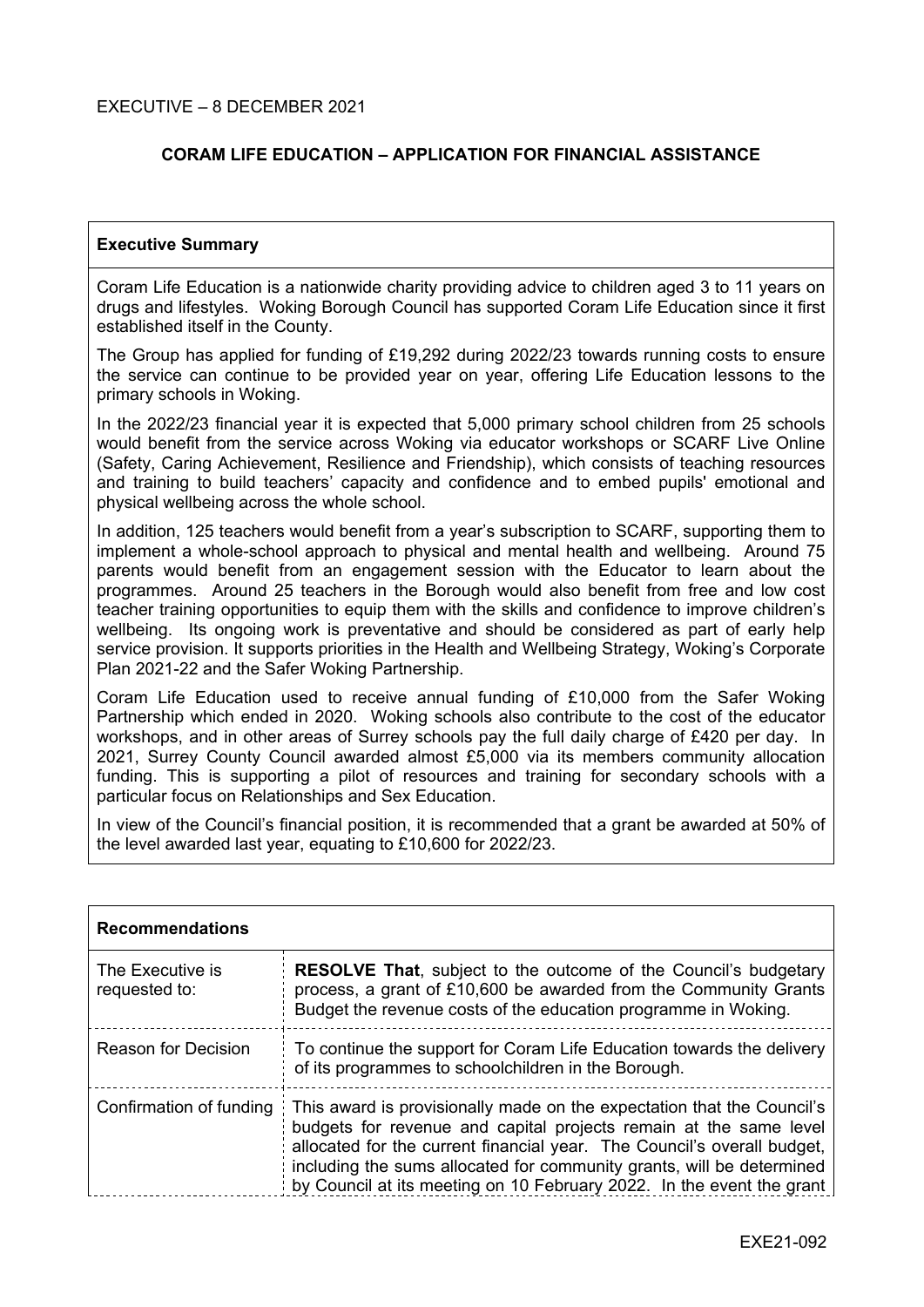|                        | budgets are set at the anticipated levels, confirmation of the Council's<br>support will be sent to successful applicants. Groups should not plan<br>for the 2022/23 funding until this confirmation has been received.                                                                                                                                                                                                                                                                                                                                                                                                                               |  |  |
|------------------------|-------------------------------------------------------------------------------------------------------------------------------------------------------------------------------------------------------------------------------------------------------------------------------------------------------------------------------------------------------------------------------------------------------------------------------------------------------------------------------------------------------------------------------------------------------------------------------------------------------------------------------------------------------|--|--|
| Conditions             | <b>Accounts.</b> The Organisation must submit accounts for the year in<br>which the grant is awarded, including an income and expenditure<br>account and balance sheet. Please note that accounts for other years<br>may also be required.                                                                                                                                                                                                                                                                                                                                                                                                            |  |  |
|                        | <b>Monitoring Information.</b> The Organisation must submit quarterly<br>monitoring information as a measure of its achievements. Failure to<br>provide details will jeopardise the award. E-mail requests will be sent<br>to the applicant on a quarterly basis.                                                                                                                                                                                                                                                                                                                                                                                     |  |  |
|                        | <b>Publicity.</b> Where possible, the Organisation is required to publicise<br>the support received from Woking Borough Council, including on<br>websites and literature / leaflets produced.                                                                                                                                                                                                                                                                                                                                                                                                                                                         |  |  |
|                        | <b>Payments.</b> Unless exceptional circumstances exist all invoices must<br>be received quarterly with monitoring information for the previous<br>quarter.                                                                                                                                                                                                                                                                                                                                                                                                                                                                                           |  |  |
|                        | <b>Payment Period.</b> Final quarter claims must be made by the second<br>week in April. Unclaimed awards will not be available at a later date<br>unless exceptional circumstances can be demonstrated to the Council<br>before the end of the award year.                                                                                                                                                                                                                                                                                                                                                                                           |  |  |
|                        | <b>Joint Working.</b> WBC expects the Organisation to engage positively<br>on health and wellbeing multi-agency joint work affecting Woking.<br>Groups which refuse may place their Council support at risk, e.g.<br>grant, concessionary rent and other assistance.                                                                                                                                                                                                                                                                                                                                                                                  |  |  |
|                        | Homelessness Reduction Act 2017. Following the introduction of<br>new legislation from April 2018, the Council expects the support of<br>partner agencies in identifying people at risk of homelessness as early<br>as possible to maximise the opportunities to prevent such. Partner<br>agencies / organisations are expected to be engaged in joint working<br>arrangements to assist in finding suitable housing and support<br>solutions, and where appropriate to undertake and respond to the new<br>'duty to refer'. Groups which do not support this new legislation and<br>way of working positively may put their Council support at risk. |  |  |
| Performance Indicators | <b>Users.</b> The Organisation to provide a breakdown of the users.                                                                                                                                                                                                                                                                                                                                                                                                                                                                                                                                                                                   |  |  |
|                        | The Organisation to provide details of activities and<br><b>Activities.</b><br>events held.                                                                                                                                                                                                                                                                                                                                                                                                                                                                                                                                                           |  |  |
|                        | <b>Publicity.</b> The Organisation to advise how the Council's support has<br>been publicised.                                                                                                                                                                                                                                                                                                                                                                                                                                                                                                                                                        |  |  |
|                        | <b>Statement of Use.</b> The Organisation to provide a statement stating<br>the use to which the grant money has been put.                                                                                                                                                                                                                                                                                                                                                                                                                                                                                                                            |  |  |
| <b>Future Support</b>  | The financial pressure on the Council's budgets is expected to<br>continue in the coming years and accordingly the overall level of<br>support available in future years may be reduced. The applicant is<br>therefore to be advised that the award of funding for 2022/23 does not<br>imply that a similar application in 2023/24 would be supported. In<br>particular, it is emphasised that the Council is unlikely to be in a<br>position to award any sums above the 2022/23 levels.                                                                                                                                                             |  |  |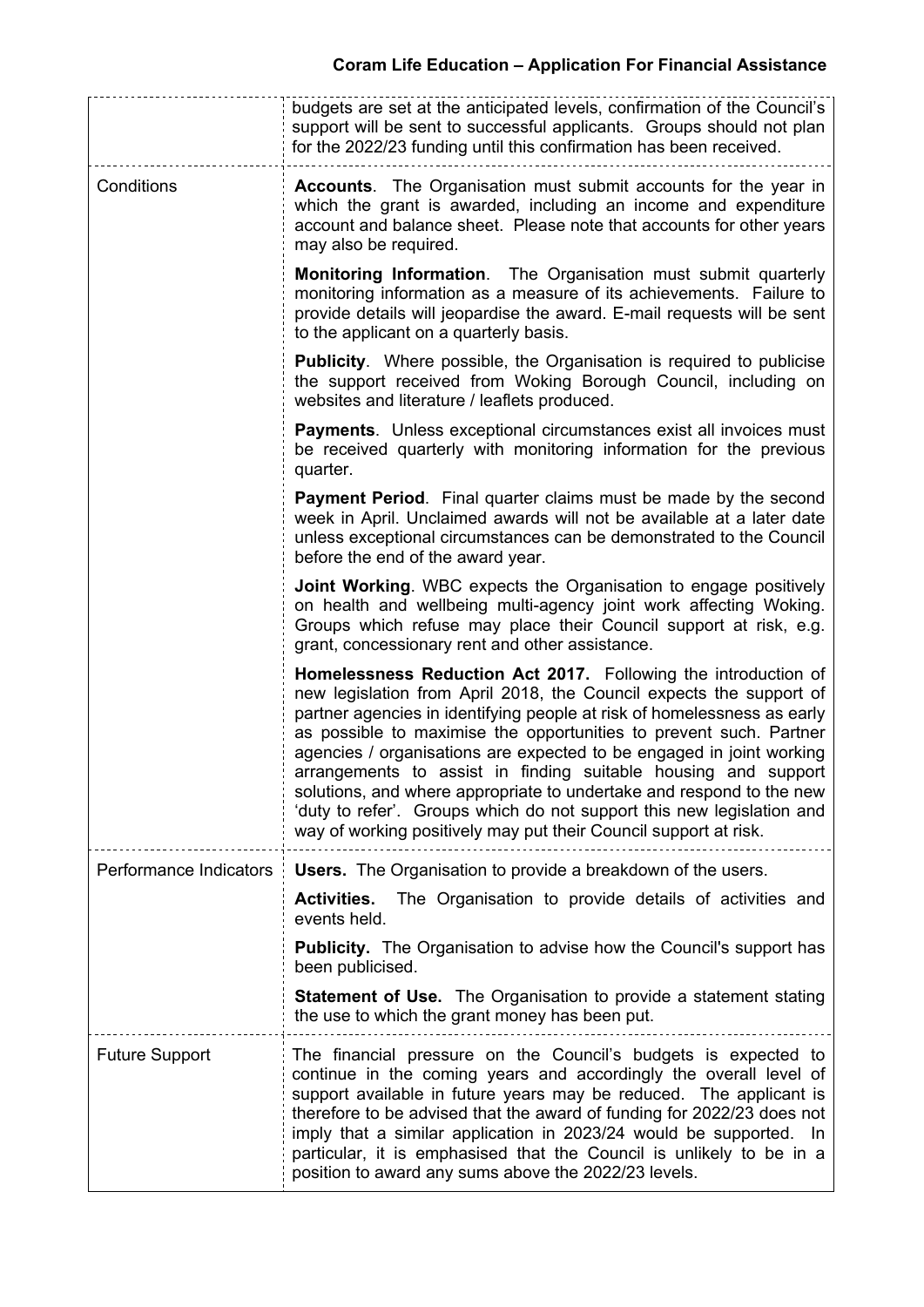| In view of this, the applicant is to be advised to ensure that           |
|--------------------------------------------------------------------------|
| contingency plans for the Group's operations for 2023/24 have been       |
| drawn up in the event that the Council is unable to continue its support |
| beyond April 2023. All applicants are strongly recommended to            |
| pursue alternative sources of funding and are encouraged to approach     |
| Woking Borough Council's Community Support Team for advice and           |
| support.                                                                 |
|                                                                          |

## **The Executive has authority to determine the above recommendations.**

## **Background Papers:**

2022/23 Application Form.

### **Reporting Person:**

Julie Fisher, Chief Executive Extn: 3301, Email: julie.fisher@woking.gov.uk

# **Contact Person:**

Frank Jeffrey, Head of Democratic Services Extn: 3012, Email: frank.jeffrey@woking.gov.uk

Doug Davern, Democratic Services Officer Extn: 3018, Email: doug.davern@woking.gov.uk

# **Portfolio Holder:**

Cllr Simon Ashall Email: cllrsimon.ashall@woking.gov.uk

### **Shadow Portfolio Holder:**

Cllr Will Forster Email: cllrwill.forster@woking.gov.uk

### **Date Published:**

30 November 2021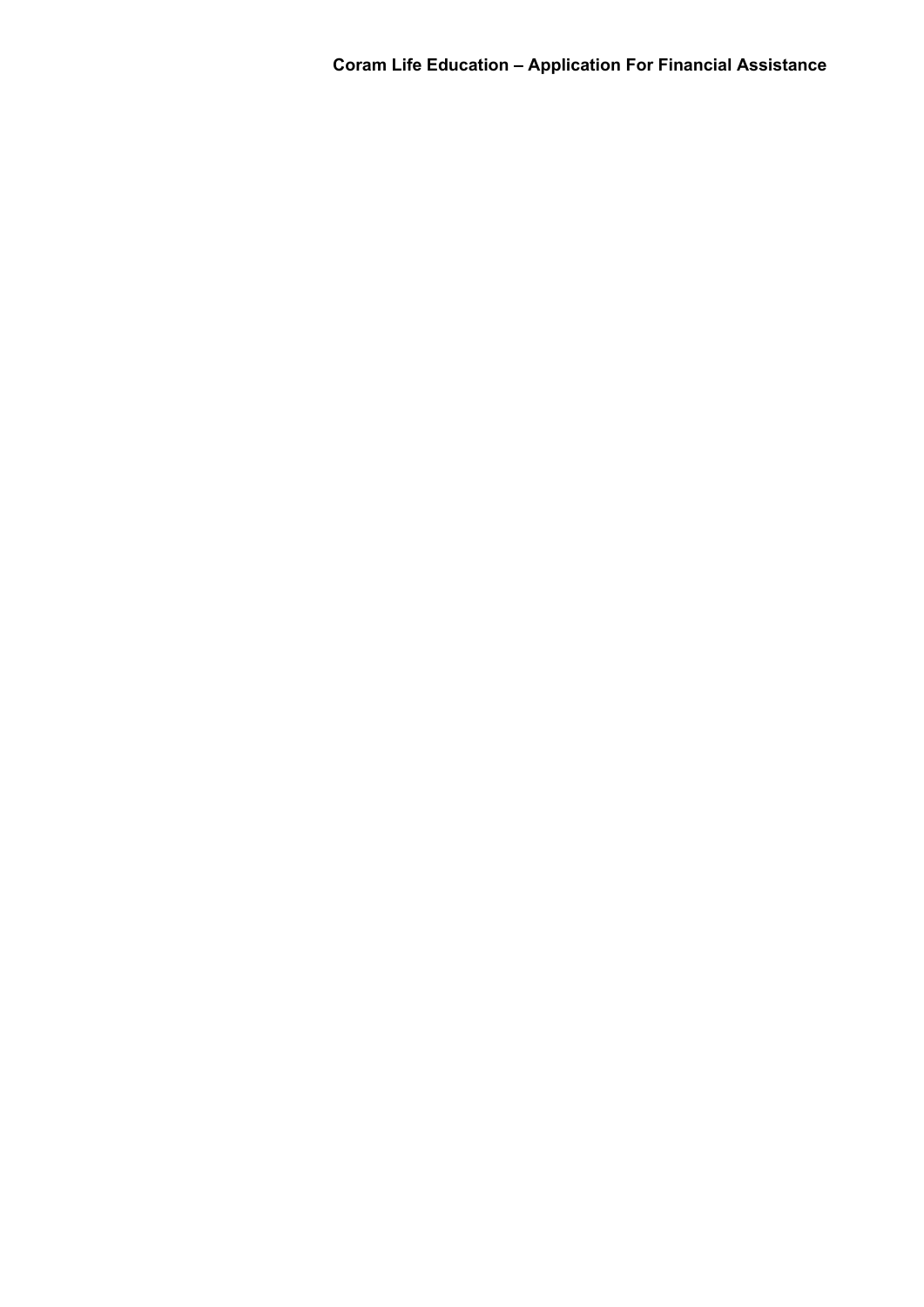$\overline{\phantom{0}}$ 

| 1.0 Summary of Application |                                                                                                                                                                                                                                                                                                                                                                                                                                                                                                                                                                                                                                                                                                                                                                                                                                                                                                                                                                                           |  |  |  |
|----------------------------|-------------------------------------------------------------------------------------------------------------------------------------------------------------------------------------------------------------------------------------------------------------------------------------------------------------------------------------------------------------------------------------------------------------------------------------------------------------------------------------------------------------------------------------------------------------------------------------------------------------------------------------------------------------------------------------------------------------------------------------------------------------------------------------------------------------------------------------------------------------------------------------------------------------------------------------------------------------------------------------------|--|--|--|
| 1.1 Status and Aims        | Life Education was established in 1986. In 2009 Life Education<br>amalgamated with Coram children's charity to form Coram Life<br>Education (CLE). Since then the charity has educated approximately<br>500,000 children per year through a network of 60 Educators and<br>nearly 300 volunteers across England and Scotland. It aims to build<br>children's confidence and resilience from an early age so that these<br>skills and attributes develop over time, with evidence-based wellbeing<br>workshops in over 2,000 primary schools. These workshops include<br>Personal, Social, Health and Economic (PSHE) education covering<br>drug use, safe and unsafe relationships, puberty, living a balanced on<br>and off line life, and mental health. Younger children meet the healthy-<br>living puppet giraffe Harold, and wider age and stage appropriate<br>topics are introduced as children get older, to prepare them for<br>transition to secondary school and adolescence. |  |  |  |
|                            | In addition, online 'SCARF' (Safety, Caring Achievement, Resilience<br>and Friendship) consists of teaching resources and training to build<br>teachers' capacity and confidence and to embed pupils' emotional and<br>physical wellbeing across the whole school.                                                                                                                                                                                                                                                                                                                                                                                                                                                                                                                                                                                                                                                                                                                        |  |  |  |
|                            | CLE's charitable activities are to deliver memorable and engaging<br>wellbeing education for children and young people, and to embed<br>pupil wellbeing across the school, so that the children can acquire the<br>life skills needed to thrive. CLE's approach is to build core knowledge<br>and skills throughout children's primary school years, from nursery to<br>year 6. Last year, Relationships and Health Education became<br>statutory for primary schools and the Charity's resources supported<br>schools to engage with parents and plan their teaching with SCARF<br>resources and professional teacher training.                                                                                                                                                                                                                                                                                                                                                          |  |  |  |
|                            | In normal years activities involve education workshops in a pop-up<br>'LifeSpace' classroom assembled in the school premises, or<br>alternatively a mobile classroom. In view of the pandemic and<br>subsequent school disruption, teaching took place in the school<br>premises itself, or online, so that the educator could teach safely and<br>observe social distancing requirements. It is likely to continue to offer<br>schools the choice of teaching environment into 2022.                                                                                                                                                                                                                                                                                                                                                                                                                                                                                                     |  |  |  |
|                            | The charity's trading company enables it to run CLE education<br>programmes in the community. The activities of the trading company<br>are wholly compatible with CLE's charitable objectives.                                                                                                                                                                                                                                                                                                                                                                                                                                                                                                                                                                                                                                                                                                                                                                                            |  |  |  |
| 1.2 Employees              | 11, comprising the Managing Director Education and Wellbeing, Head<br>of Education, Business Development Manager, Relationships Sex and<br>Health Education Manager, Training Manager, Administrator staff and<br>Branch Educator staff.<br>Two staff represent the London & Surrey region, managing the area,                                                                                                                                                                                                                                                                                                                                                                                                                                                                                                                                                                                                                                                                            |  |  |  |
|                            | delivering in schools and maintaining relationships with teachers and<br>They are supported in this by the London-based<br>parents.<br>administration and management team, so that the education<br>programmes and online resources are current, relevant and updated<br>to support children's wellbeing.                                                                                                                                                                                                                                                                                                                                                                                                                                                                                                                                                                                                                                                                                 |  |  |  |

 $\overline{1}$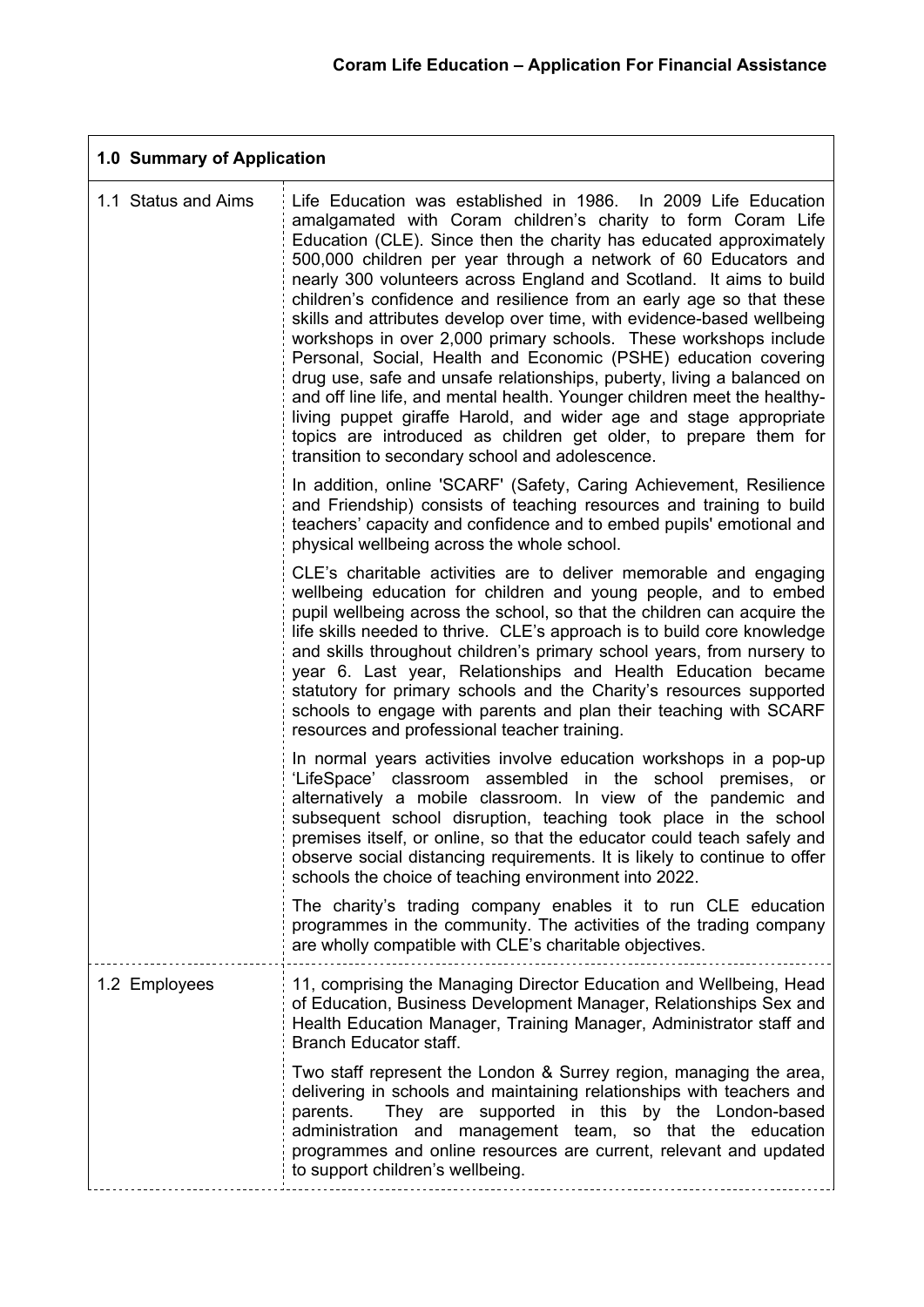| 1.3 Volunteers    | Approximately half of the volunteers are members of local<br>21.<br>'support groups' whose function is to represent and promote local<br>delivery for the branches of Coram. Volunteers network, fundraise,<br>speak at events, problem solve, provide practical support such as<br>mobile classroom repairs, and are 'go to' people for educators<br>delivering Life Education.<br>The other half of the volunteer base act as trustees. As a registered<br>charity, Coram Life Education has a formal and accountable<br>governance structure, in which trustees of the charity delegate day to                                                                                                                                                                                                                               |
|-------------------|---------------------------------------------------------------------------------------------------------------------------------------------------------------------------------------------------------------------------------------------------------------------------------------------------------------------------------------------------------------------------------------------------------------------------------------------------------------------------------------------------------------------------------------------------------------------------------------------------------------------------------------------------------------------------------------------------------------------------------------------------------------------------------------------------------------------------------|
|                   | day operations to the paid staff as outlined, to deliver the charity's<br>objects and mission.                                                                                                                                                                                                                                                                                                                                                                                                                                                                                                                                                                                                                                                                                                                                  |
| 1.4 Clients/Users | 3,954, comprising:                                                                                                                                                                                                                                                                                                                                                                                                                                                                                                                                                                                                                                                                                                                                                                                                              |
|                   | 1,977 male                                                                                                                                                                                                                                                                                                                                                                                                                                                                                                                                                                                                                                                                                                                                                                                                                      |
|                   | 1,977 female                                                                                                                                                                                                                                                                                                                                                                                                                                                                                                                                                                                                                                                                                                                                                                                                                    |
|                   | 44 disabled                                                                                                                                                                                                                                                                                                                                                                                                                                                                                                                                                                                                                                                                                                                                                                                                                     |
|                   | 633 ethnic minority                                                                                                                                                                                                                                                                                                                                                                                                                                                                                                                                                                                                                                                                                                                                                                                                             |
|                   | 3,954 resident in Woking                                                                                                                                                                                                                                                                                                                                                                                                                                                                                                                                                                                                                                                                                                                                                                                                        |
|                   | 159 aged 0-5                                                                                                                                                                                                                                                                                                                                                                                                                                                                                                                                                                                                                                                                                                                                                                                                                    |
|                   | 3,558 aged 6-10                                                                                                                                                                                                                                                                                                                                                                                                                                                                                                                                                                                                                                                                                                                                                                                                                 |
|                   | 237 aged 11-18                                                                                                                                                                                                                                                                                                                                                                                                                                                                                                                                                                                                                                                                                                                                                                                                                  |
|                   | There is no charge for service users but previous Woking grants have<br>enabled the Group to offer schools the service at a greatly subsidised<br>rate of £117 per day (from the £420 normally charged). This would<br>continue should the current grant application be successful.                                                                                                                                                                                                                                                                                                                                                                                                                                                                                                                                             |
| 1.5 Members       | None.                                                                                                                                                                                                                                                                                                                                                                                                                                                                                                                                                                                                                                                                                                                                                                                                                           |
| 1.6 Sum Requested | £19,292 (Revenue)                                                                                                                                                                                                                                                                                                                                                                                                                                                                                                                                                                                                                                                                                                                                                                                                               |
| 1.7 Project       | CLE has been supported by the Council for nine years which has<br>enabled the Charity to make a difference to children throughout their<br>primary school years and, in the past five years or so, extend this<br>support to busy teachers with time-saving online resources and<br>planning tools. CLE plans to continue its work and also extend to<br>Woking schools new features and benefits including 'Whole-School<br>SCARF', teacher training and Early Years resources.                                                                                                                                                                                                                                                                                                                                                |
|                   | During the pandemic, the Charity adapted quickly. The numbers of<br>children supported was affected by school disruption, and teaching<br>stopped entirely between April and July and January and March.<br>During that time resources were designed for teachers to support their<br>pupils' wellbeing, along with SCARF at Home and Harold's (online)<br>Daily Diary - activities and ideas for parents to share with children who<br>were home learning or self-isolating. When schools re-opened<br>between September and December, CLE welcomed their return with<br>free 'Back to school with SCARF' and 'Reconnect and Recover'<br>toolkits, and supported teachers to address the mental health needs of<br>their pupils. Its Surrey educator taught within school premises and<br>online when schools fully re-opened. |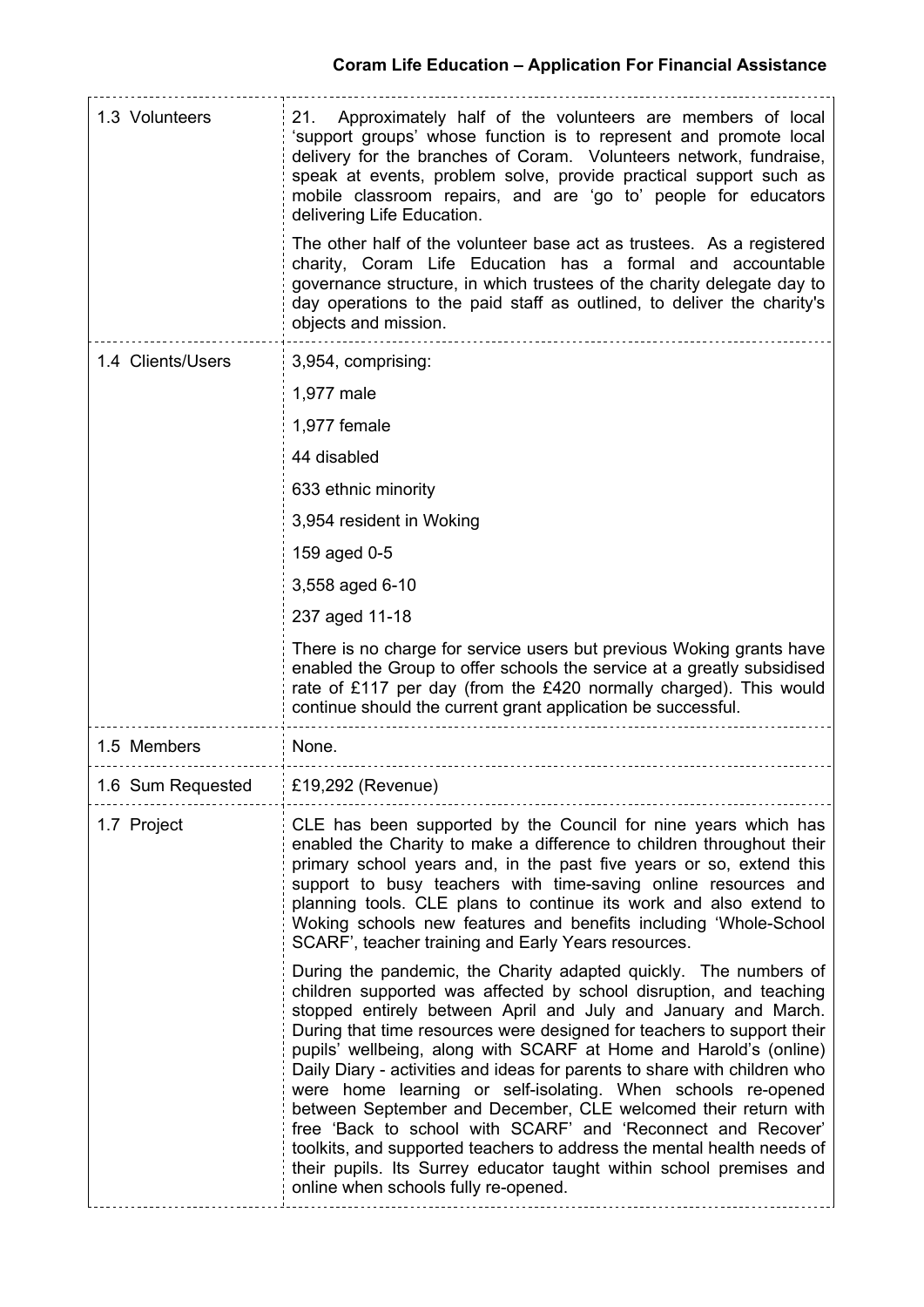|                       | Through this period of renewal the Charity's priorities and methods of                                                                                                                                                                                                                                                                                                                                                                                                                                                                                                                                                                                                                                |
|-----------------------|-------------------------------------------------------------------------------------------------------------------------------------------------------------------------------------------------------------------------------------------------------------------------------------------------------------------------------------------------------------------------------------------------------------------------------------------------------------------------------------------------------------------------------------------------------------------------------------------------------------------------------------------------------------------------------------------------------|
|                       | delivery were reviewed and over the year ahead it intends to carry out<br>the following:                                                                                                                                                                                                                                                                                                                                                                                                                                                                                                                                                                                                              |
|                       | - offer all 33 Woking primary schools a combination of educator<br>workshops, online SCARF resources and training for teachers,<br>maintaining the subsidies to schools. Workshops are delivered from<br>Reception to Year 6. Approximately 25 schools are expected to take<br>up the offer, benefiting around 5,000 children                                                                                                                                                                                                                                                                                                                                                                         |
|                       | - continue to give schools the choice of in-school 'LifeBase', LifeSpace<br>pop up classroom, or 'SCARF Live Online' workshops.                                                                                                                                                                                                                                                                                                                                                                                                                                                                                                                                                                       |
|                       | - offer all Woking schools free and low-cost training. Four Woking<br>teachers attended 'Getting Ready for RSE' training last year. Early<br>Years training is now available along with training to develop a school<br>culture preventing sexual harassment and abuse                                                                                                                                                                                                                                                                                                                                                                                                                                |
|                       | - run staff sessions and parent workshops in all schools who book its<br>educator delivery, to ensure teaching is tailored to need, and so that<br>each school makes the most of its subscription to online SCARF<br>resources                                                                                                                                                                                                                                                                                                                                                                                                                                                                        |
|                       | - offer SCARF resources to all schools who book its educator, at no<br>extra cost to the booking.                                                                                                                                                                                                                                                                                                                                                                                                                                                                                                                                                                                                     |
|                       | - highlight particular features of SCARF, such as nursery (Early Years)<br>plans for primary and nursery schools, Whole-School SCARF and<br>resources for schools to catch up with Relationships, Sex and Health<br>Education, including parent engagement and creating a culture to<br>prevent sexual harassment and abuse                                                                                                                                                                                                                                                                                                                                                                           |
|                       | - promote the support of Woking Borough Council that enables<br>wellbeing education to be fully integrated across primary schools                                                                                                                                                                                                                                                                                                                                                                                                                                                                                                                                                                     |
| 1.8 Cost breakdown:   | Educator and Manager salaries for Woking + all on-costs - £19,693<br>Travel Expenses - £1,300                                                                                                                                                                                                                                                                                                                                                                                                                                                                                                                                                                                                         |
|                       | Insurance - £464                                                                                                                                                                                                                                                                                                                                                                                                                                                                                                                                                                                                                                                                                      |
|                       | Licence Fee for education programmes and SCARF - £2,295                                                                                                                                                                                                                                                                                                                                                                                                                                                                                                                                                                                                                                               |
|                       | Central service charge for admin, HR, finance - £3,135                                                                                                                                                                                                                                                                                                                                                                                                                                                                                                                                                                                                                                                |
|                       | Total Expenditure - £26,897                                                                                                                                                                                                                                                                                                                                                                                                                                                                                                                                                                                                                                                                           |
|                       | Less Woking school contribution @ £117 per day for 65 days - £7,605                                                                                                                                                                                                                                                                                                                                                                                                                                                                                                                                                                                                                                   |
|                       | Total funds requested from WBC - £19,292                                                                                                                                                                                                                                                                                                                                                                                                                                                                                                                                                                                                                                                              |
| 1.9 Community Benefit | In the 2022/23 financial year it is expected that 5,000 primary school<br>children from 25 schools would benefit from the service across Woking<br>via educator workshops or SCARF Live Online.<br>In addition 125<br>teachers would benefit from a year's subscription to SCARF,<br>supporting them to implement a whole-school approach to physical<br>and mental health and wellbeing. Around 75 parents would benefit<br>from an engagement session with the Educator to learn about the<br>programmes. Around 25 teachers in the Borough would benefit from<br>free and low cost teacher training opportunities to equip them with the<br>skills and confidence to improve children's wellbeing. |
|                       | With Woking's support, Coram Life Education has been able to embed<br>and sustain its education approach over recent years, and in doing so                                                                                                                                                                                                                                                                                                                                                                                                                                                                                                                                                           |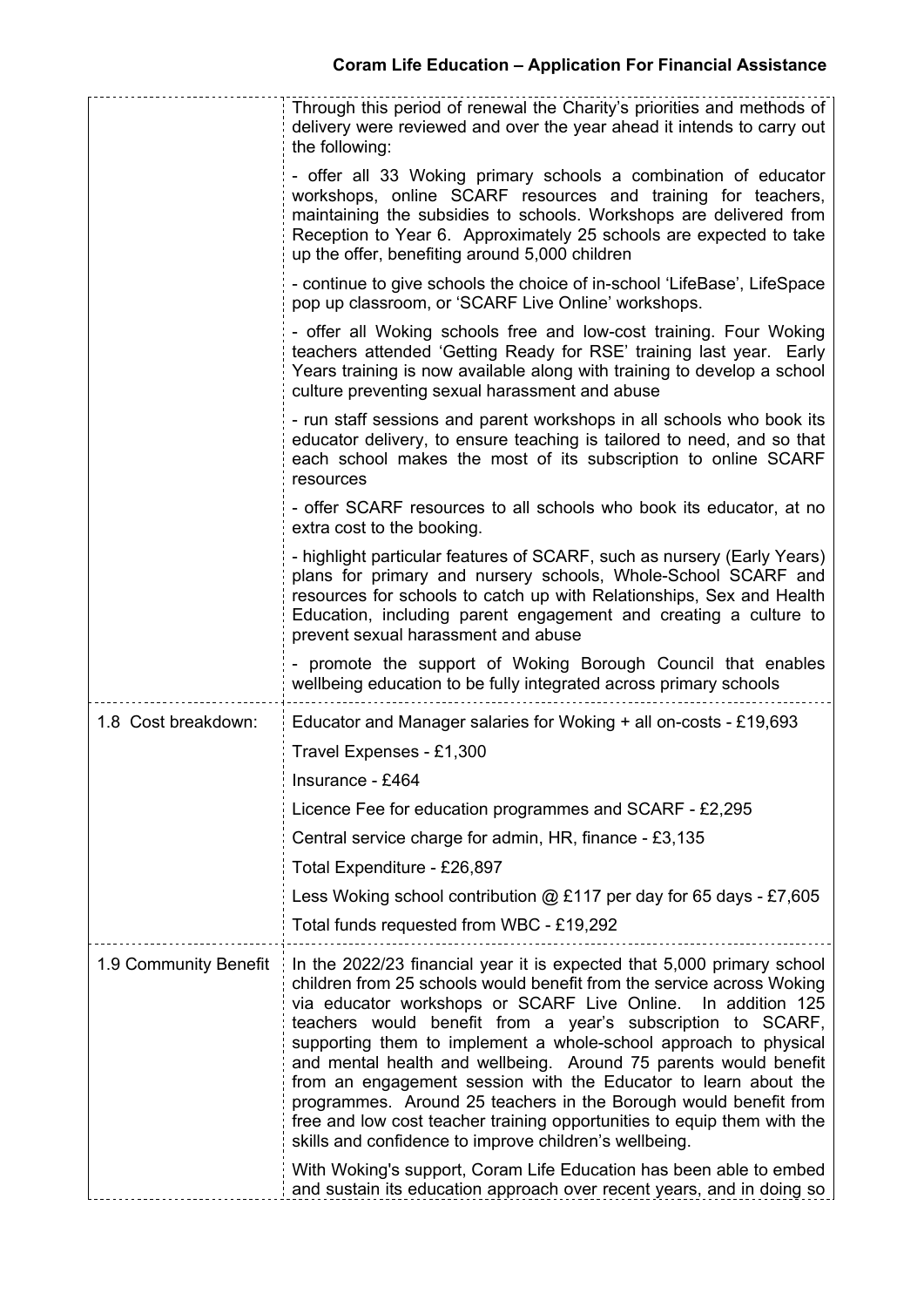|                      | believes this has supported both children, teaching staff, parents and<br>therefore the local community to consider the ways in which improved<br>wellbeing for children can be achieved, for the whole community's<br>benefit.                                                                                                                                                                                                                                                                                                                                                                                                                                                                                                                                                                                                                                             |
|----------------------|-----------------------------------------------------------------------------------------------------------------------------------------------------------------------------------------------------------------------------------------------------------------------------------------------------------------------------------------------------------------------------------------------------------------------------------------------------------------------------------------------------------------------------------------------------------------------------------------------------------------------------------------------------------------------------------------------------------------------------------------------------------------------------------------------------------------------------------------------------------------------------|
| 1.10 Covid-19 Impact | CLE consists of a very small team which both presented challenges<br>and pressures, but also enabled a nimble and responsive approach,<br>and in many ways the pandemic experience reinforced the relevance<br>and need for a carefully designed response to children's wellbeing.                                                                                                                                                                                                                                                                                                                                                                                                                                                                                                                                                                                          |
|                      | During the period of school disruption, CLE adapted rapidly, designing<br>and training educators to teach 'SCARF Live Online', consisting of<br>shorter online sessions, and emphasising children's emotional<br>wellbeing and resilience. This was because the pandemic clearly<br>impacted on children, and indeed teachers' emotional wellbeing. CLE<br>therefore prioritised wellbeing for the children supported. When<br>schools fully re-opened in September, SCARF Live Online was offered<br>as an alternative to in-person workshops, enabling teaching to take<br>place in accordance with social distancing requirements, prioritising<br>children's social and emotional health and learning at a time of great<br>need. Schools welcomed this adaptation, and children were excited to<br>meet a new person teaching them in an interactive and engaging way. |
|                      | CLE launched its 'Reconnect and Recover' mental health toolkit,<br>helping schools build children's resilience and wellbeing as they<br>returned to the safe and familiar routines of school life. The toolkits<br>offered creative and flexible ways of promoting everyone's mental<br>health focused on the evidence-informed NHS 5 ways to mental<br>wellbeing framework: Connect to others; Be active; Take notice; Keep<br>learning; and Give to others.                                                                                                                                                                                                                                                                                                                                                                                                               |
|                      | In addition to the adaptations above, CLE designed 'SCARF at Home'<br>for children not in school due to lockdown or self-isolation. The themes<br>were pertinent to children's experiences of lockdown, reinforcing core<br>skills for life:                                                                                                                                                                                                                                                                                                                                                                                                                                                                                                                                                                                                                                |
|                      | 1) Me and My Relationships - the skills needed for friendships and<br>team work. The people who are special to children, and who they can<br>turn to for help, when needed                                                                                                                                                                                                                                                                                                                                                                                                                                                                                                                                                                                                                                                                                                  |
|                      | 2) Valuing Difference - the things that make people the same as each<br>other and what makes people different from others, kindness and how<br>it can help everyone.                                                                                                                                                                                                                                                                                                                                                                                                                                                                                                                                                                                                                                                                                                        |
|                      | 3) Keeping Myself Safe - the different ways to stay healthy and safe,<br>including staying safe online and learning skills to look after our body.<br>Older children learn about assertiveness, recognising the influence of<br>friends, how to think critically about decisions being made, and<br>managing risks safely.                                                                                                                                                                                                                                                                                                                                                                                                                                                                                                                                                  |
|                      | 4) Rights and Responsibilities - the skills children need to develop into<br>responsible citizens. How to look after money, including saving and<br>spending, responsibilities at home, caring for the environment                                                                                                                                                                                                                                                                                                                                                                                                                                                                                                                                                                                                                                                          |
|                      | 5) Being our Best - learning to set goals and develop positive<br>strategies to help children achieve their potential, through a growth<br>mindset approach. Taking care of ourselves, physically – including<br>good hygiene, healthy eating and sleep routine.                                                                                                                                                                                                                                                                                                                                                                                                                                                                                                                                                                                                            |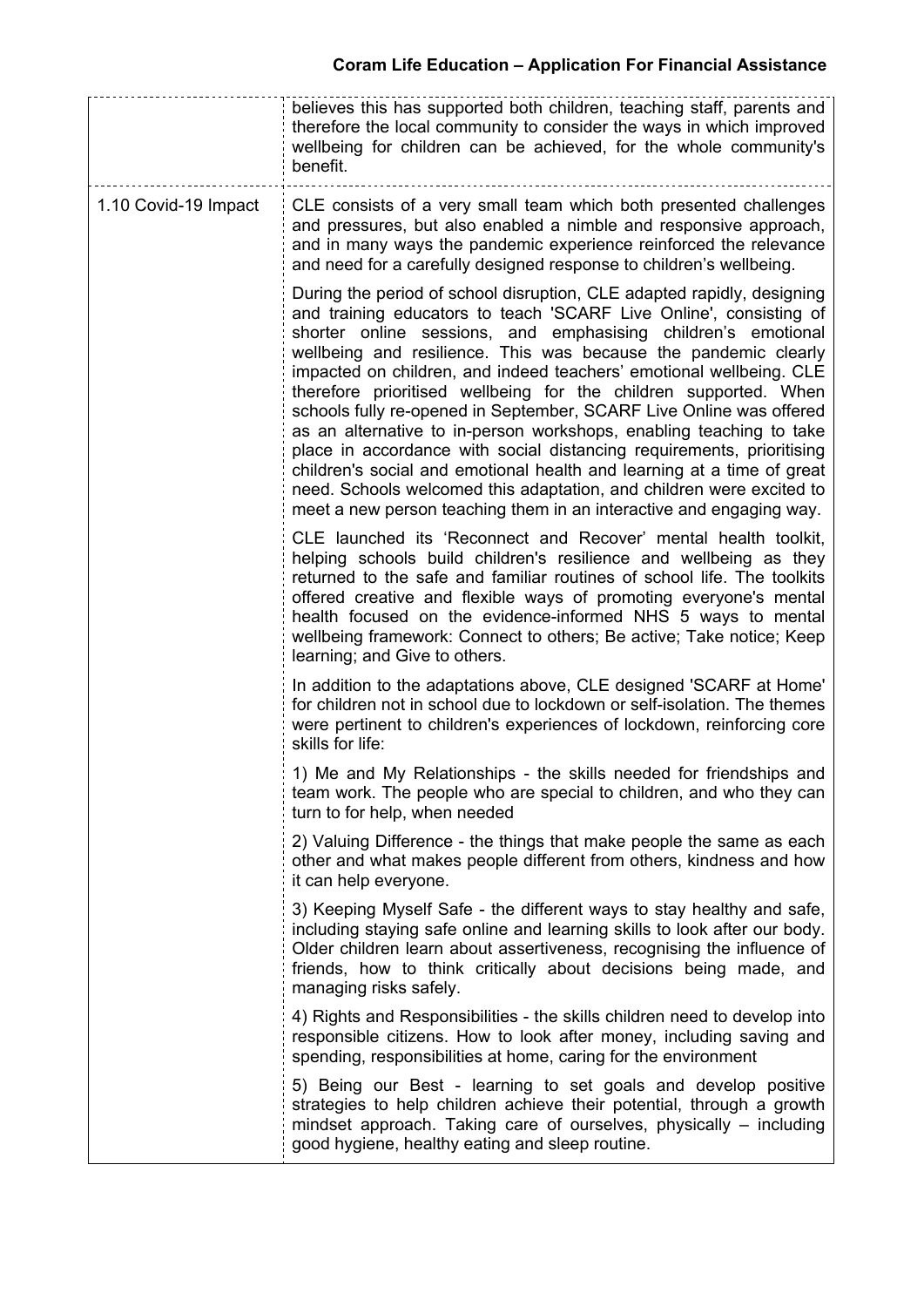| 2.0 Financial Background                |                                                                                                                                                                                                                                                                                                                                                                                                                                                                 |  |  |
|-----------------------------------------|-----------------------------------------------------------------------------------------------------------------------------------------------------------------------------------------------------------------------------------------------------------------------------------------------------------------------------------------------------------------------------------------------------------------------------------------------------------------|--|--|
| 2.1 Budget                              | At the time of the application, the Group held £295,000 in the bank.                                                                                                                                                                                                                                                                                                                                                                                            |  |  |
|                                         | Any income for particular schools, areas, or regions are restricted, and<br>this includes grants from Woking Borough Council. These funds pay<br>for educator and educator management costs, equipment, resources<br>and promotional material, a licence fee for the use of specially<br>designed programmes and online teacher resources, and a central<br>office and overhead contribution for payroll, IT, administration and<br>accountancy.                |  |  |
|                                         | The money that CLE has in its bank accounts reflect the overall CLE<br>charity and its trading company, operating the central office and<br>licensor functions, online resources and education programmes, and<br>four delivery areas of which Surrey is one. CLE is part of the Coram<br>Group of charities and therefore benefits from significant economies of<br>scale, including office space, HR, IT, finance support and overall<br>fundraising support. |  |  |
|                                         | The Group has submitted a budget for 2022/23 which shows an<br>anticipated income of £90,730 against an anticipated expenditure of<br>£94,080, resulting in an anticipated deficit of £3,350.                                                                                                                                                                                                                                                                   |  |  |
| 2.2 Accounts                            | The Group has submitted accounts for 2020/21 which show an<br>income of £769,400 (£295,124 in 2019/20) against expenditure of<br>£486,342 (£298,746 in 2019/20), resulting in a surplus of £283,058 (a<br>deficit of £3,622 in 2019/20).                                                                                                                                                                                                                        |  |  |
| 2.3 Support over the<br>past five years | $2021/22$ – £21,204 towards the costs of the Woking initiative, plus a<br>capital grant of £1,500 towards the costs of purchasing equipment for<br>the education programmes.<br>$2020/21 - £20,000$ towards the costs of the Woking initiative.<br>$2019/20 - £20,000$ towards the costs of the Woking initiative.<br>$2018/19 - £20,000$ towards the costs of the Woking initiative.<br>2017/18 - £20,000 towards the costs of the Woking initiative.          |  |  |

| 3.0 Assessment of Application |         |                                   |  |     |
|-------------------------------|---------|-----------------------------------|--|-----|
| 3.1 Key Information           | $\circ$ | Constitution                      |  | Yes |
|                               | $\circ$ | <b>Registered Charity</b>         |  | Yes |
|                               | $\circ$ | <b>VAT Registered</b>             |  | Yes |
|                               | $\circ$ | <b>Equal Opportunities Policy</b> |  | Yes |
|                               | $\circ$ | <b>Safeguarding Policy</b>        |  | Yes |
|                               | $\circ$ | <b>Reserves Policy</b>            |  | Yes |
|                               | $\circ$ | <b>Quality Mark</b>               |  | Yes |
|                               | O       | Other funding sources pursued     |  | Yes |
|                               | $\circ$ | Other support by the Council      |  | Yes |
|                               | $\circ$ | Fundraising                       |  | Yes |